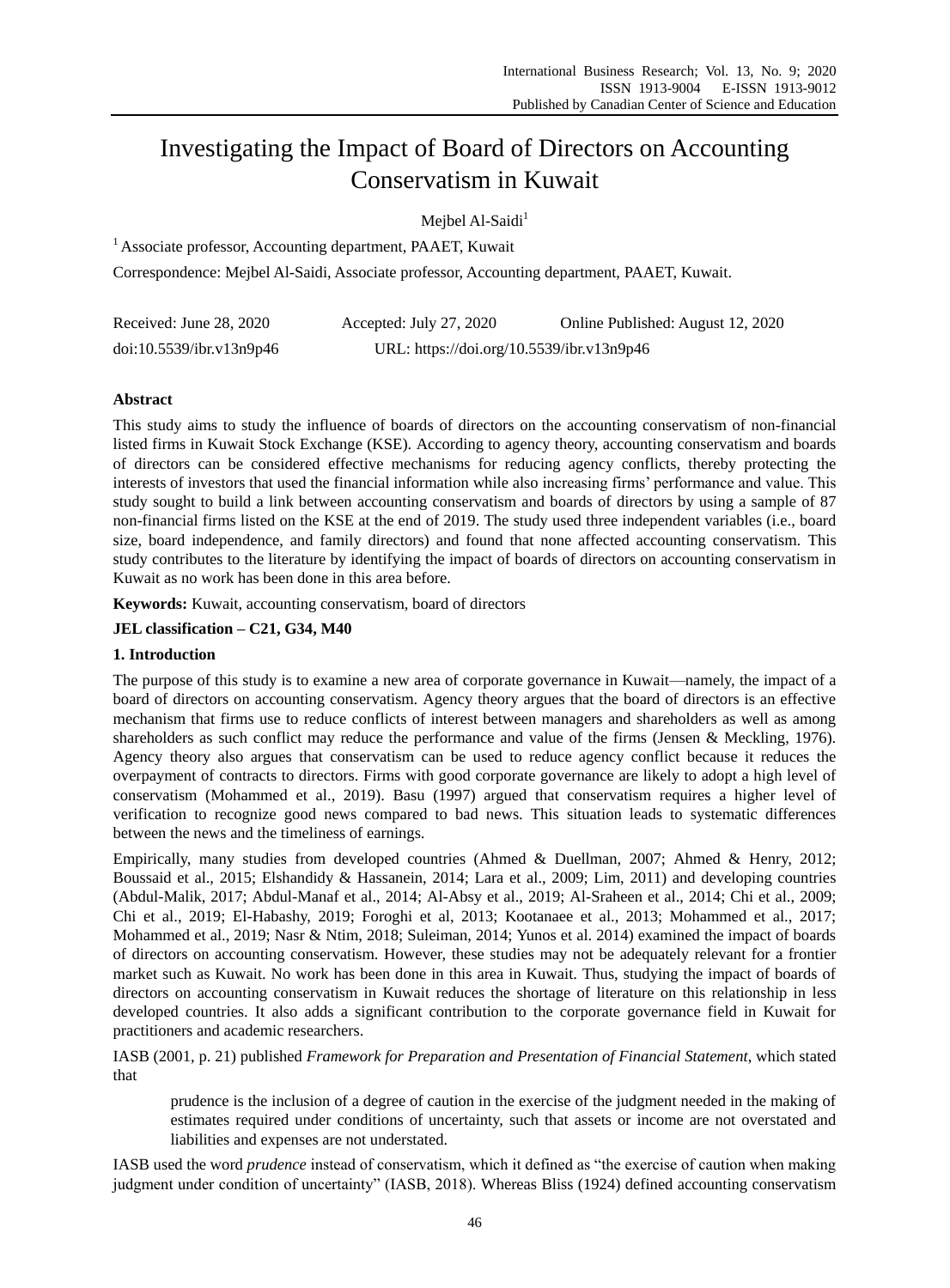as the policy of expecting all losses and no gains, Watts (2003) classified conservatism into four groups: contracting, accounting regulation, shareholder litigation, and taxation. Previous studies have divided conservation into only two types—namely, conditional and unconditional conservatism. Conditional conservatism is measured by asymmetric timeliness whereas unconditional conservatism is measured by the price-to-book ratio. However, IASB did not distinguish between the two types of conservatism. Abdul-Malik (2017) argued that both types led to the same results: decreasing profits.

The current study seeks to determine whether a board of directors affects the accounting conservatism of non-financial listed firms. To this end, it used data from a sample of 87 firms collected at the end of 2019 and three board variables—namely, board size, board independence, and family directors. Kuwaiti listed firms on the Kuwait Stock Exchange (KSE) offer an appropriate context for this study for three reasons. First, the Kuwaiti government is planning to upgrade the KSE from a frontier market to an emerging market, although this plan has been postponed because of the coronavirus pandemic. Thus, examining the role of directors on accounting conservatism during this time is critical for the government and regulators to understand the roles related to the board of directors and its composition. Second, the KSE is one of the oldest stock exchange markets in the Gulf region and is located in one of the Gulf Cooperation Council (GCC) countries, which include Kuwait, Saudi Arabia, Bahrain, Qatar, United Arab Emirates (UAE), and Oman. Thus, studying the case of Kuwait is like studying six countries at one time. The results of this study could be useful for all six countries because they have the same business environment and rules as well as the same ownership structure. Finally, as no study has yet examined the impact of a board of directors on accounting conservatism, this study aims to fill the existing gap by considering the situation in Kuwait and providing meaningful recommendations for regulators, investors, listed firms, and academics.

To achieve the aims of this study, the study is structured as follows. Section 2 presents the literature review and hypothesis development. Section 3 presents the research methodology, and Section 4 presents the results and discussion. Finally, Section 5 concludes the study, offering limitations and suggestions for future research.

## **2. Literature Review and Hypothesis Development**

## *2.1 Theoretical Framework and Previous Studies*

Fama and Jensen (1983) argued that using corporate governance mechanisms may encourage firms to adopt conservatism in their financial reports. Thus, a high level of conservatism and good corporate governance would increase the firm's financial reporting quality (El-Habashy, 2019). The current study investigates the impact of three variables of the board of directors (i.e., board size, board independence, and family directors) on conservatism to understand which of these variables firms can use to protect shareholders' interests and reduce agency problems, thereby improving firms' performance. Previous studies have asserted that an effective board of directors would use conservative accounting to assist it in reducing the agency conflict and increasing the transparency of financial reporting (Yunos et al., 2014).

The current literature review on the relationship between the board of directors and accounting conservatism has found a significant association between the two variables over many years. These studies can be divided into three categories—namely, studies from developed countries, studies from developing countries, and studies from Middle Eastern countries. In terms of developed countries, Ahmed and Duellman (2007) studied the situation in the United States and found that board size does not affect accounting conservatism while inside directors negatively impact accounting conservatism. Meanwhile, Lara et al. (2009) studied accounting conservatism from different perspectives and found that low CEO involvement negatively affects accounting conservatism. This is probably because the US market has effective board independence and such directors work to reduce the control of the CEO. Similarly, Elshandidy and Hassanein (2014) examined this issue in the United Kingdom and found that board size does not affect accounting conservatism, although board independence positively affects it. Meanwhile, Boussaid et al. (2015) studied the situation in France and found that only board size negatively affects accounting conservatism. However, Lim (2011) and Ahmed and Henry (2012) examined this relationship in Australia and found mixed results—probably because of the endogeneity issue that affects the relationship among board variables.

In terms of developing countries, Chi et al. (2009) found that board size negatively impacts accounting conservatism for Taiwanese listed firms whereas Chi et al. (2019) found that family directors positively affect accounting conservatism for the listed firms. Both studies' results are consistent with agency theory arguments and support the studies of Suleiman (2014) in Nigeria and Mohammed et al. (2019) in Turkey, whose results supported agency theory in developing countries (with the exception of board independence in Turkey). Moreover, many studies from Malaysia, such as Al-Absy et al. (2019), Yunos et al. (2014), Mohammed et al.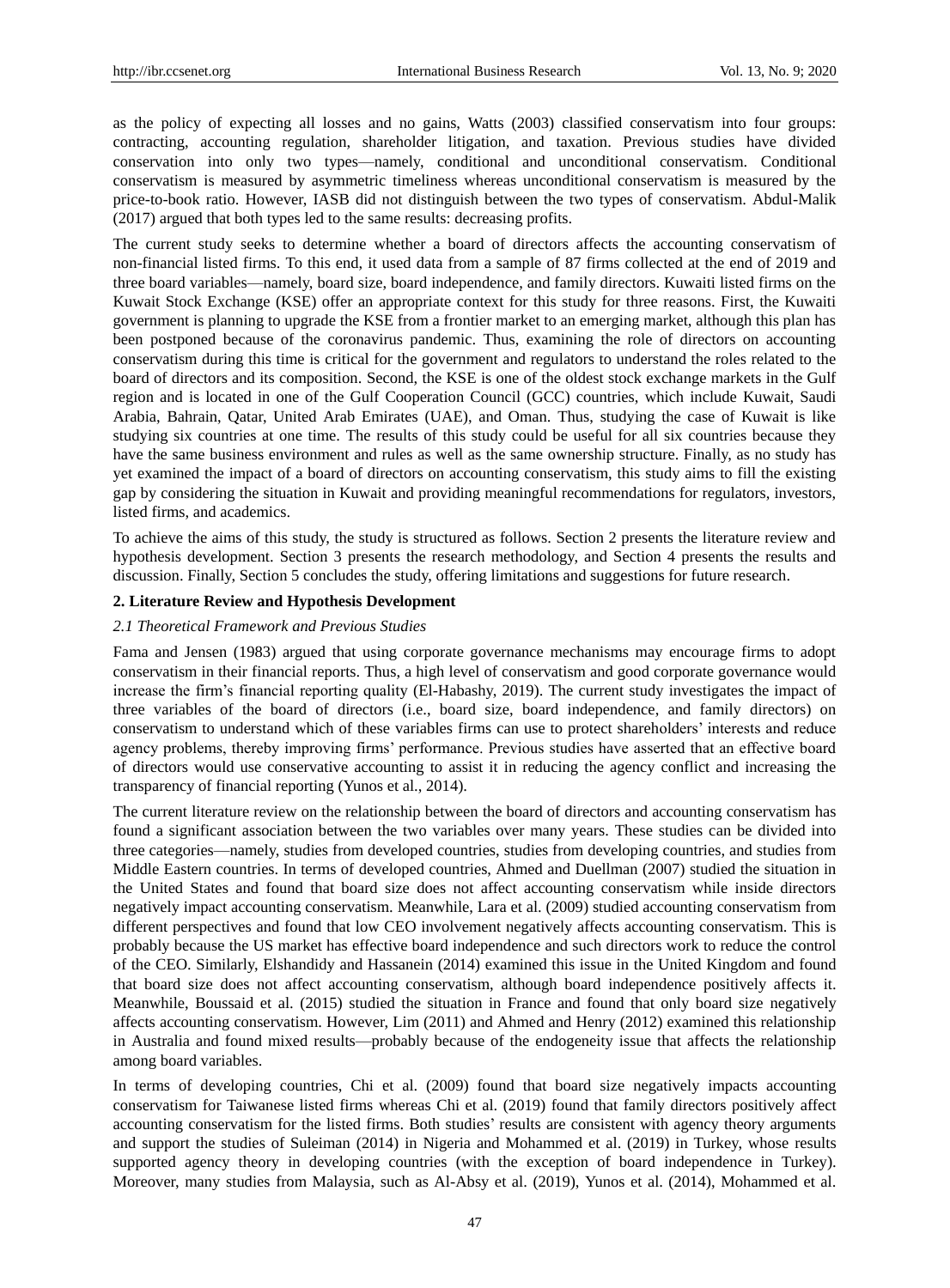(2017), and Abdul-Manaf et al. (2014), have examined the impact of the board of directors on accounting conservatism, producing mixed results—probably because of the difference in ownership structures and corporate governance rules in each country.

Finally, in terms of Middle Eastern countries, a number of studies have been conducted, including Nasr and Ntim (2018) and El-Habashy (2019) in Egypt, Al-Sraheen et al. (2014) in Jordan, Abdul.

| Authors                  | Country    | Years         | Number of<br>Firms | <b>Main Results</b>                        |  |
|--------------------------|------------|---------------|--------------------|--------------------------------------------|--|
| and Duellman<br>Ahmed    | <b>USA</b> | 1999-2000     | 200                | Board size (non)                           |  |
| (2007)                   |            |               |                    | Family directors (-)                       |  |
| Chi et al. (2009)        | Taiwan     | 1997-2002     | 4181               | Board size (-)                             |  |
| Kootanaee et al. (2013)  | Iran       | 2001-2012     | 146                | Board size (non)                           |  |
|                          |            |               |                    | Board independence (non)                   |  |
| Yunos et al. (2014)      | Malaysia   | 2001-2007     | 300                | Board size (non)                           |  |
|                          |            |               |                    | Board independence (non)                   |  |
| El-Habashy (2019)        | Egypt      | 2009-2014     | 40                 | Board size (non)                           |  |
|                          |            |               |                    | Board independence (+)                     |  |
| Mohammed et al. (2017)   | Malaysia   | $2004 - 2007$ | 206                | Board size (non)                           |  |
|                          |            |               |                    | Board independence (+)                     |  |
| Lim (2011)               | Australia  | 1998-2002     | 644-744            | Board size (non)                           |  |
|                          |            |               |                    | Board independence (non)                   |  |
| Suleiman (2014)          | Nigeria    | 2003-2010     | 16                 | Board size (-)                             |  |
|                          |            |               |                    | Board independence (+)                     |  |
| Al-Sraheen et al. (2014) | Jordan     | 2011          | 113                | Board size (non)                           |  |
|                          |            |               |                    | Board independence $(+)$                   |  |
| Ahmed and Henry (2012)   | Australia  | 1992-2002     | 120                | Board size $(+)$                           |  |
|                          |            |               |                    | Board independence (+)                     |  |
| Lara et al. (2009)       | <b>USA</b> | 1992-2003     | 1500               | Low CEO involvement (-)                    |  |
| Elshandidy<br>and        | <b>UK</b>  | 2002-2007     | 72                 | Board size (non)                           |  |
| Hassanein (2014)         |            |               |                    | Board independence $(+)$                   |  |
| Abdul-Malik (2017)       | <b>KSA</b> | 2011-2015     | 69                 | Board independence $(+)$                   |  |
| Nasr and Ntim (2018)     | Egypt      | 2015          | 67                 | Board size (-)                             |  |
|                          |            |               |                    | Board independence (+)                     |  |
| Chi et al. (2019)        | Taiwan     | 1996-2012     | 906-960            | Family directors $(+)$                     |  |
| Foroghi et al. (2013)    | Iran       | 2002-2011     | 720                | Board independence $(+)$                   |  |
| Abdul-Manaf<br>al.<br>et | Malaysia   | 2001-2012     | 3852               | Board size (-)                             |  |
| (2014)                   |            |               |                    |                                            |  |
| Boussaid et al. (2015)   | France     | 2009-2012     | <b>SBF120</b>      | Board size (-)                             |  |
|                          |            |               |                    | Board independence (non)                   |  |
| Mohammed et al. (2019)   | Turkey     | 2011-2015     | Listed firms       | Board size $(-)$ , families $(+)$<br>Board |  |
|                          |            |               |                    | independence (non)                         |  |
| Al-Absy et al. (2019)    | Malaysia   | 2013-2015     | 864                | Family directors (-)                       |  |

Table 1. Previous Studies about Accounting Conservatism and Boards of Directors

Malik (2017) in Saudi Arabia, and Kootanaee et al. (2013) and Foroghi et al. (2013) in Iran. The majority of these studies have found that the board of directors did not have any impact on accounting conservatism. They also argued that the board variables are considered very important in developed countries, but not necessarily in Middle Eastern or less developed countries. For example, the majority of these studies found that board size does not impact accounting conservatism. Despite an increasing number of studies examining the impact of corporate governance on accounting conservatism in developed and developing countries, few studies are testing this issue in Middle Eastern countries. As presented in Table 1, although many studies have examined the impact of board of directors on accounting conservatism, no study has examined the situation in Kuwait. These previous studies demonstrated that studying this issue is very limited, even in developed and developing countries. With the exception of one study, no study examined the three board variables in a single study. Thus, this study attempted to fill this gap by examining the impact of three board variables—namely, board size, board independence, and family directors—on accounting conservatism in non-financial listed firms

#### *2.2 Hypothesis Development*

In terms of board size, agency theory asserts that a small board is more effective and discloses more information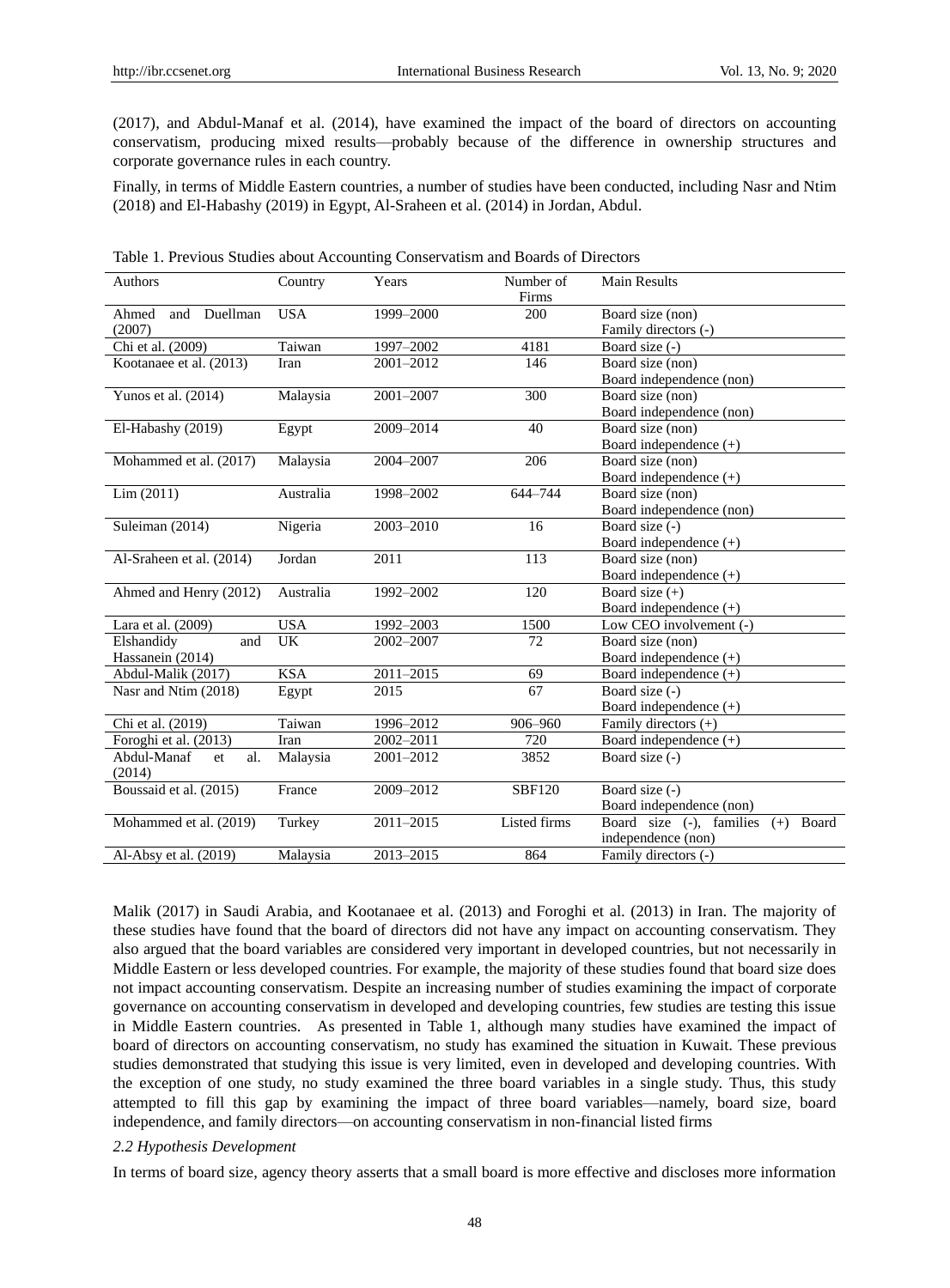to the public (Jensen & Meckling, 1976). Yermack (1996) further argued that big board size makes it easier to control the CEO but reduces the board's ability to make decisions. Empirically, Chi et al. (2009), Suleiman (2014), Mohammed et al. (2019), Nasr and Ntim (2018), Boussaid et al. (2015), and Abdul-Manaf et al. (2014) studied the impact of board size on accounting conservatism and found a negative association. They argued that a small board size is better because it increases accounting conservatism. However, Ahmed and Henry (2012) studied the situation in Australia and found a positive relationship between board size and accounting conservatism. Meanwhile, Ahmed and Duellman (2007) Kootanaee et al. (2013), Yunos et al. (2014), El-Habashy (2019), Mohammed et al. (2017), Lim (2011), Al-Sraheen et al. (2014), and Elshandidy and Hassanein (2014) found no relationship between the two variables. Despite these mixed results about the impact of board size on accounting conservatism, the current study still followed the argument of agency theory that a small board is better and has more power in improving the level of accounting conservatism. Thus, the first hypothesis is:

#### *H1: Board size has a negative impact on accounting conservatism.*

In terms of board independence, Fama and Jensen (1983) and Jensen and Meckling (1976) argued that more independent directors lead to a reduction of the agency conflicts and monitoring managers; thus, board directors may be considered a good mechanism when using accounting conservatism to reduce this conflict. Empirically, the majority of the previous studies supported the agency theory perspective. For example, El-Habashy (2019), Mohammed et al. (2017), Suleiman (2014), Al-Sraheen et al. (2014), Ahmed and Henry (2012), Elshandidy and Hassanein (2014), Foroghi et al. (2013), and Nasr and Ntim (2018) found that increasing the number of independent directors led to greater monitoring and control in the firms, thereby resulting in more accounting conservatism. Consistent with this view, Lara et al. (2009) examined conservatism in the United States and found that CEO involvement is negatively associated with accounting conservatism. However, other studies, such as those by Kootanaee et al. (2013), Yunos et al. (2014), Boussaid et al. (2015), Mohammed et al. (2019), and Lim (2011), found that board independence does not impact accounting conservatism. Thus, consistent with agency theory, board independence is more likely to provide firms with high monitoring and control for managers, thereby producing more conservatism. Thus, the study's second hypothesis is:

## *H2: Board independence has a positive impact on accounting conservatism.*

Regarding the last variable, agency theory argues that, when more family directors are present, agency conflicts would be minimized because the owners and managers would be the same (Jensen & Meckling, 1976). In other words, family directors have a strong relationship with firms' large shareholders (usually from the same family), and such a relationship reduces the agency conflict between managers and shareholders or among shareholders while increasing the firms' value. This view is consistent with the study results of Chi et al. (2019), who examined the impact of family directors on accounting conservatism and found a positive impact. Mohammed et al. (2019) reached a similar conclusion. Both studies argued that family directors on boards have more motivation to implement conservative financial reporting in Turkey's and Taiwan's listed firms, respectively. Meanwhile, Ahmad and Duellman (2007) and Al-Absy et al. (2019) found that firms dominated by insiders (family directors) are more likely to adopt less conservative methods. Yet the current study assumes that family directors provide a high level of accounting conservatism based on the agency theory perspective. Thus, the third hypothesis is as follows:

*H3: Family directors have a positive impact on accounting conservatism.* 

### **3. Research Methodology**

The study sample was collected from non-financial firms on the KSE. These firms were selected because they are the top firms in Kuwait and, therefore, are likely to have the most qualified individuals with the best potential on the board of directors as well as a strong reputation and influence in Kuwait's society. These firms also have strong access to capital and connections with the government to improve their performance and their competitive position. The Kuwait government introduced new rules related to boards of directors, effective from the beginning of 2017. These rules require a minimum of five directors, but have no maximum limit. These rules also require firms to have at least one independent director, but no more than 50% of all directors on the board can be independent. Thus, studying the impact of these rules on accounting conservatism is likely to produce interesting results. The KSE's official website revealed that, on 31 December 2019, the total number of listed firms was 174; 70 financial firms listed were excluded from the sample because they have different regulations and capital structures, and 17 non-financial firms were excluded because they did not have enough data. Thus, 87 firms remained. These firms equal 83% of the total non-financial listed firms and 50% of the total listed firms on the KSE at the end of 2019. This study reclassified the KSE according to the old classification scheme to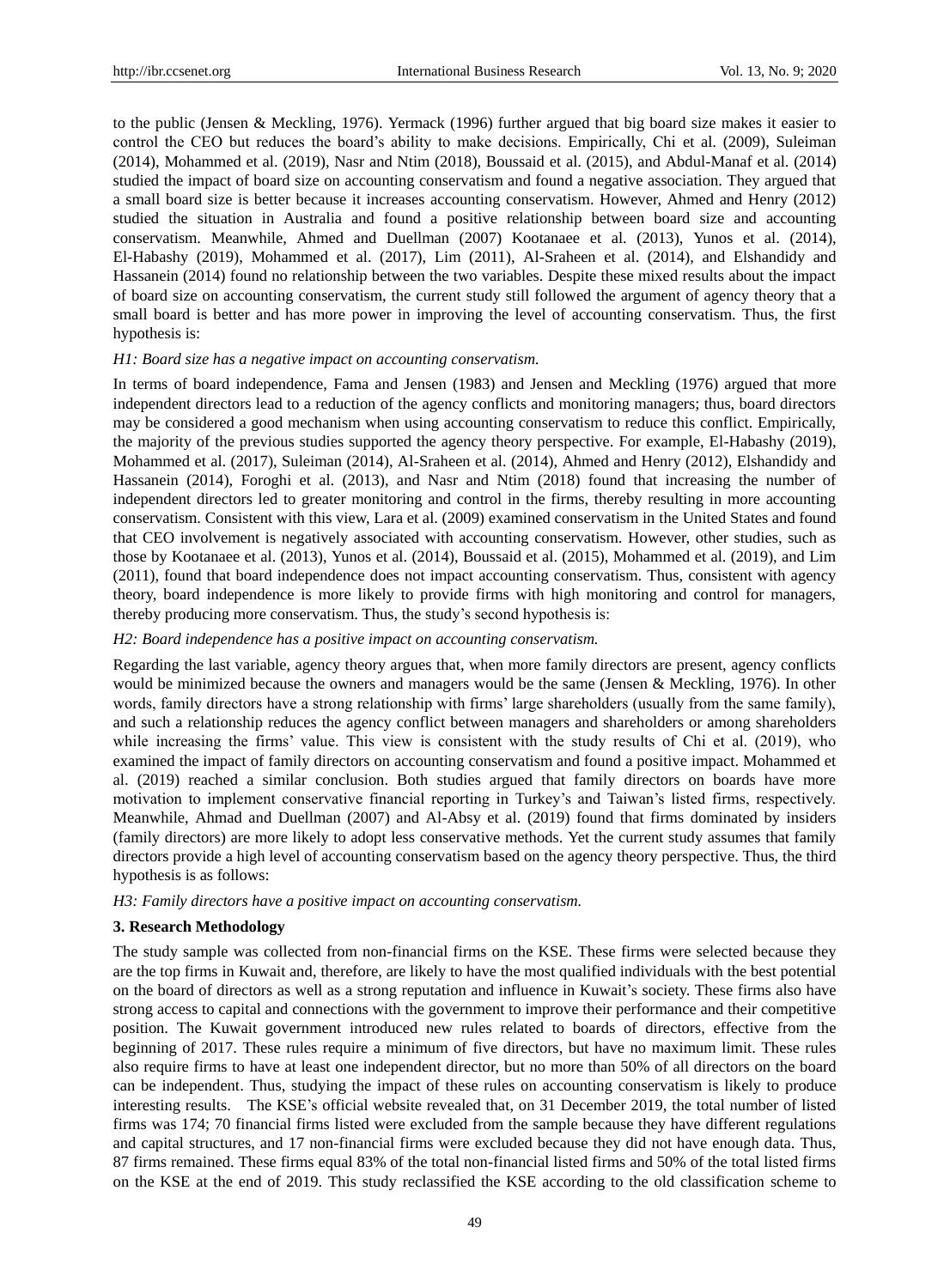increase the significance of this study. Table 2 presents more details about the study's sample.

| <b>New classification</b> | <b>Old</b> classification | <b>Total</b> | <b>Excluded firms</b>    | <b>Included firms</b> |
|---------------------------|---------------------------|--------------|--------------------------|-----------------------|
| <b>Banks</b>              | Bank                      | 12           | 12                       |                       |
| Insurance                 | Insurance                 | 8            | 8                        | --                    |
| Financial services        | Investment                | 50           | 50                       |                       |
| Manufacturing             | Manufacturing             | 29           | 6                        | 23                    |
| Consumer goods            | Food                      | 3            | $\overline{\phantom{m}}$ | 3                     |
| Oil and gas               | Services                  | <sub>(</sub> |                          |                       |
| Basic material            | Services                  | 4            | $\qquad \qquad -$        | 4                     |
| Health care               | Services                  |              | $- -$                    | 3                     |
| Consumer service          | <b>Services</b>           | 14           | 4                        | 10                    |
| Communications            | <b>Services</b>           |              | $---$                    |                       |
| Technology                | Services                  |              | $\qquad \qquad -$        |                       |
| Estate                    | Estate                    | 39           | 6                        | 33                    |
| <b>Total</b>              |                           | 174          | 87                       | 87                    |

Table 2. Study Sample

The study examined the relationship between three variables and three control variables and accounting conservatism by Kuwaiti non-financial firms listed on the KSE at the end of December 2019. In terms of dependent variables, the literature review identified two measures. The first one was conditional conservatism, based on Basu (1997), which argues that profit has a stronger relationship with bad news (negative stock return) than with good news (positive stock return). This measure indicates the timeliness of good news (G-score) and bad news (C-score) at a linear function of firm characteristics of the market-to-book ratio, firm size, and debt. The second measure is unconditional conservatism, based on Givoly and Hayn (2000). It measures conservatism by adding depreciation expense and subtracting operational cash flow from the income before extraordinary items and dividing the result by total assts. Then the result is divided by 3 and multiplied by -1 to control the effect of large accruals.

This study used the second measure computed and developed by Givoly and Hayn (2000), leaving the first measure for further study because it easy to use. A positive value of accounting conservatism means higher accounting conservatism whereas a negative value means that firms have less accounting conservatism. This study also used three independent variables (board size, board independence, and family directors) and three control variables (debt, firm size, and industry type in KSE). Table 3 presents more details about the study variables.

| <b>Variables</b>             | <b>Proxy</b>                                                               |  |  |
|------------------------------|----------------------------------------------------------------------------|--|--|
| Accounting conservatism (AC) | Accruals = Net income + depreciation expense – operating cash flow / total |  |  |
|                              | assets                                                                     |  |  |
|                              | $AC = Accruals / 3 years * (-1)$<br>$\bullet$                              |  |  |
| Board size (BS)              | Total number of directors on the board                                     |  |  |
| Board independence (BI)      | The proportion of independent directors on the board                       |  |  |
| Family director (FD)         | The proportion of family directors on the board                            |  |  |
| Debt (DT)                    | Total debt / total assets                                                  |  |  |
| Firm size (FS)               | Total assets                                                               |  |  |
| Industry type (IN)           | Dummy variable according to the KSE classification                         |  |  |
|                              | (Estate – Industrial – Services – Food)                                    |  |  |

Table 3. Study Variables

Following the previous studies, this study used an ordinary least square (OLS) regression analysis to examine the impact of boards of directors on accounting conservatism. Haniffa and Hudaib (2006) tested five OLS assumptions—namely, multicollinearity, autocorrelation, homoscedasticity, normality, and linearity—before conducting their analysis. Similarly, the current study used various tests and techniques to test these assumptions, as discussed in the next section. For the purposes of this study, the following regression was employed:

# **AC = α +β1BS + +β2BI +β3FD + β4DT +β5FS +β6IN + ε**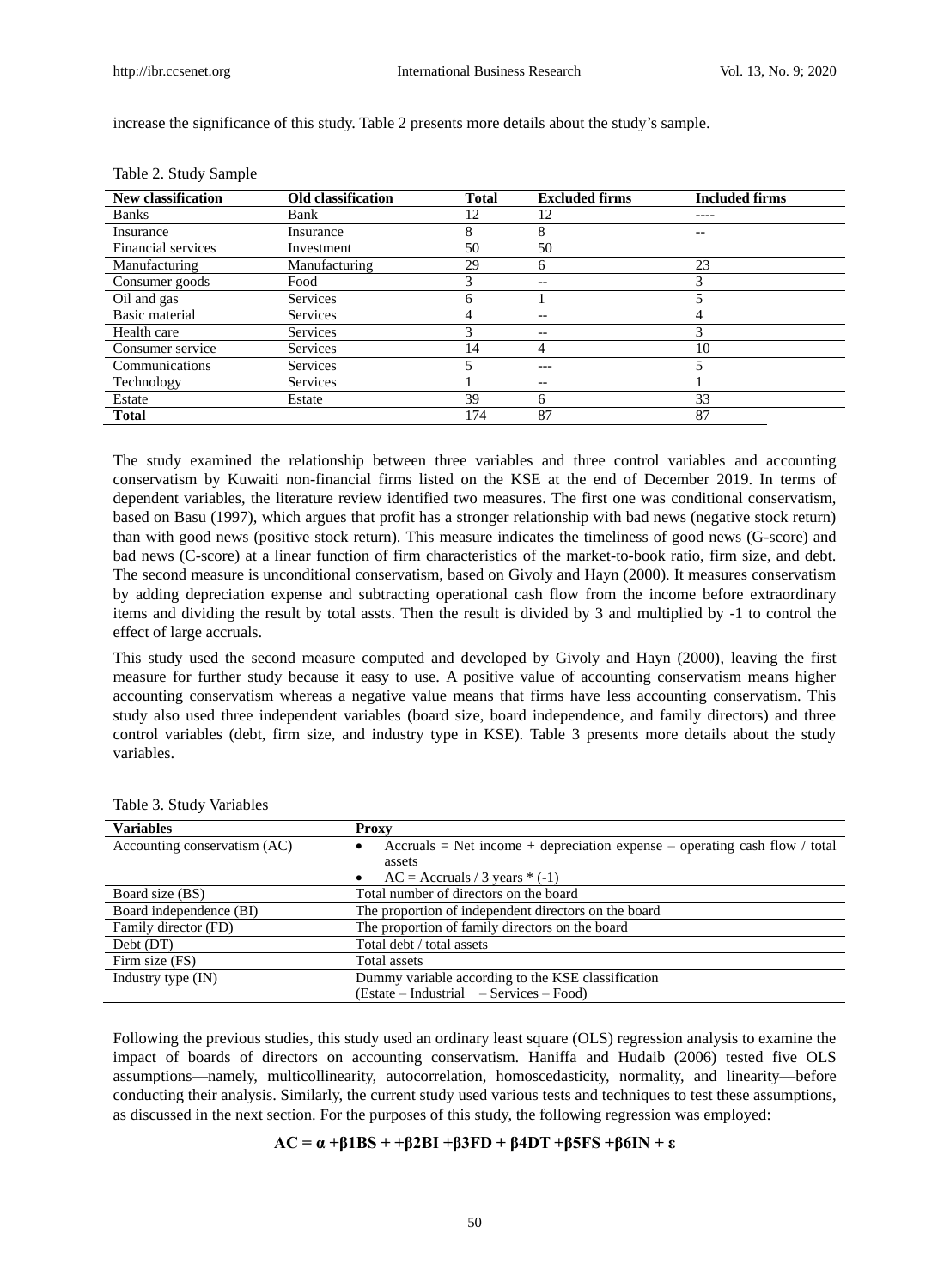### **4. Results and Discussion**

#### *4.1 OLS Assumptions and Descriptive Analysis*

The first step in the study's analysis was to test the OLS assumptions to ensure that our model is relevant for examining the impact of board variables on accounting conservatism; if not, the results would be misleading. As presented in Table 4, the relationship among variables is less than 80%; thus, there were no multicollinearity problems in this study (Brooks, 2014). However, as shown in Table 5, checking the analysis of the statistics for skewness and kurtosis indicated that normality was not met. In addition, testing the plots of the studentized residuals against predicted values, residuals analysis, and Q-Q plots indicated that the assumptions on autocorrelation, homoscedasticity, and linearity were not met. Thus, three variables—accounting conservatism (AC), board independence (BI), and firm size (FS)—were transformed using normal scores. This is consistent with the study of Haniffa and Hudaib (2006), who argued that the data are normal when the skewness is  $\pm 1.96$  and kurtosis is  $\pm 3$ . Meanwhile, Brooks (2014) argued that the data are normal when skewness is zero and kurtosis is  $\pm 3$ .

Table 4. Pearson Correlation Coefficients Matrix for Study Variables

|           | AC       | BS        | BI       | FD        |           | mс<br>F5 |
|-----------|----------|-----------|----------|-----------|-----------|----------|
| AC        |          |           |          |           |           |          |
| <b>BS</b> | $-0.16$  |           |          |           |           |          |
| BI        | 0.067    | $-0.32**$ |          |           |           |          |
| FD        | $-0.075$ | $0.29*$   | $-0.031$ |           |           |          |
| DT        | 0.49     | 0.177     | 0.084    | $0.269**$ |           |          |
| <b>FS</b> | $-0.098$ | $0.346**$ | -0.154   | 0.172     | $0.276**$ |          |

*Notes:* \*\*\*, \*\*, and \* significant at the 0.01. 0.05, and 0.10 levels, respectively (two-tailed). For the definition of the variables, see Table 3.

Table 5 indicates that the mean value of accounting conservatism in Kuwait is 0.013; the maximum value is 0.19, and the minimum value is -0.03. This is less than accounting conservatism in Saudi Arabia. Abdul-Malik (2017) found the mean value for accounting conservatism in Saudi Arabia to be about 2.1, although this value is more than the values in Egypt and Jordan. Nasr and Ntim (2018) and El-Habashy (2019) found that accounting conservatism in Egypt was -0.01 and -0.07, respectively. In Jordan, Al-Sraheen et al. (2014) found that the mean value of accounting conservatism was -0.005.

| <b>Variables</b> | <b>Sample</b> | Mean   | SD     | Max       | Min     | <b>Skewness</b> | <b>Kurtosis</b> |
|------------------|---------------|--------|--------|-----------|---------|-----------------|-----------------|
| AC               | 87            | 0.013  | 0.03   | 0.19      | $-0.03$ | 2.9             | 12.18           |
| <b>BS</b>        | 87            | 6.19   |        | 10        |         | 0.958           | $-0.072$        |
| BI               | 87            | 0.19   | 0.12   | $_{0.80}$ | 0.20    | 1.537           | 6.870           |
| FD               | 87            | 0.19   | 0.20   | 0.63      |         | 0.405           | $-1.396$        |
| DТ               | 87            | 0.13   | 0.21   | 1.63      |         | 0.433           | $-0.024$        |
| FS               | 87            | 232999 | 555613 | 4736093   | 1439    | - ہ             | 48.0            |

Table 5. Descriptive Statistics of Study Variables

*Notes:* For the definition of the variables, see Table 3.

In terms of the independent variables, the study found that the mean value of the board size was 6.19, with a maximum value of 10 members and a minimum value of five members. Al-Shammria and Al-Sultan (2009) found that board size was 6.39 in non-financial firms listed on the KSE from 2004 to 2007. Meanwhile, the mean value for board independence in the current study was 0.19, with a maximum value of 0.80 and a minimum value of 20%. This is lower that the results of Al-Shammria and Al-Sultan (2009), who found that board independence equaled 82%. The reason for this difference is that previously there were no truly independent directors in Kuwait, so earlier studies measured this variable using non-executive directors; however, current Kuwaiti laws require listed firms to have at least one independent director (but no more than 50% of all directors should be independent). The current study also found that the mean value of the family directors was 0.19, with a maximum value of 0.63 and a minimum value of zero. For the control variables, the study found that the mean values of debt and firm size were 0.13 and KD232999 respectively (1 US dollar = 0.310 Kuwaiti dinar).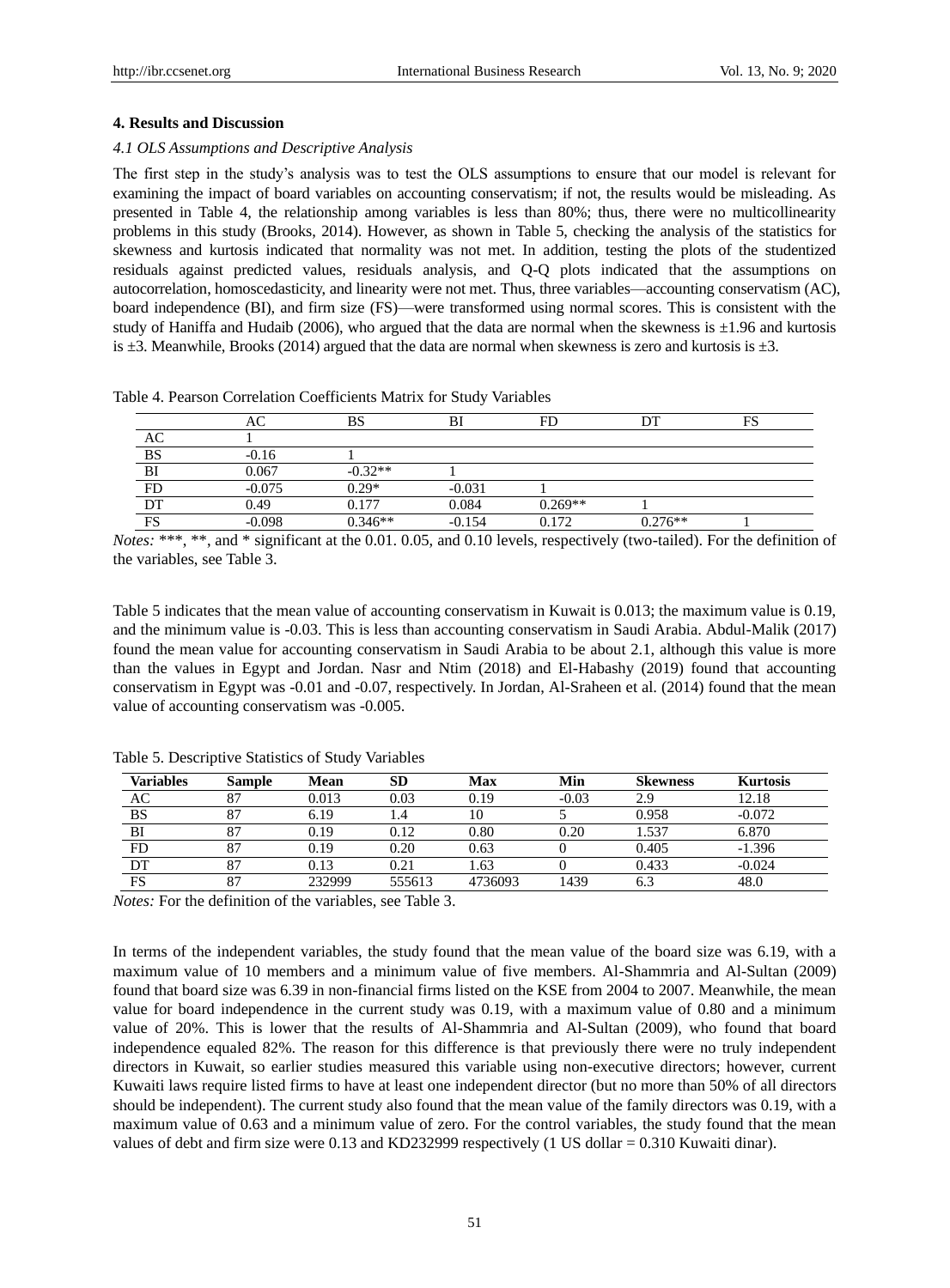## *4.2 OLS Results and Discussion*

Table 6 presents the results from the OLS regression by investigating the impact of boards of directors on accounting conservatism using a sample of non-financial firms listed on the KSE. The study found that the F-value was significant and equal to 2.297, the R-square was 0.198, and the Adjusted-R-square was 0.123. In addition, board size (BS) did not significantly impact accounting conservatism. Thus, Hypothesis 1, which predicted that board size negatively impacts accounting conservatism, was not supported. The coefficient of board size was not significant (β = -0.086;  $p > 0.10$ ), which is inconsistent with agency theory's argument that a small board is more effective and can be used to reduce the agency conflict and improve firm performance and, thus, accounting conservatism. This result is probably due to the endogeneity issue. Many variables affect board size but not accounting conservatism, as also demonstrated in Ahmed and Duellman (2007), Kootanaee et al. (2013), Yunos et al. (2014), Elshandidy and Hassanein (2014), Mohammed et al. (2017), and Lim (2011). El-Habashy (2019) also studied the impact of board size on accounting conservatism and found similar results. Al-Sraheen et al. (2014) reached the same conclusion.

| $R^2 = 0.198$  |                       | Adjustment $R^2 = 0.123$ |             | $F-Value = 2.628$ |
|----------------|-----------------------|--------------------------|-------------|-------------------|
| Variables      | Expected relationship | Coefficients             | T-Value     | Hypothesis result |
| Constant       |                       | 0.047                    | 0.072       |                   |
| BS             | <b>Negative</b>       | $-0.086$                 | $-1.025$    | Not significant   |
| B <sub>I</sub> | <b>Positive</b>       | $-0.147$                 | $-1.092$    | Not significant   |
| FD             | <b>Positive</b>       | $-0.275$                 | $-0.546$    | Not significant   |
| DT             |                       | 1.740                    | $3.488***$  |                   |
| FS             |                       | $-0.385$                 | $-3.027***$ |                   |
| IN1            |                       | $-0.113$                 | $-0.213$    |                   |
| IN2            |                       | $-0.501$                 | $-0.978$    |                   |
| IN3            |                       | $-0.168$                 | $-0.325$    |                   |

Table 6. Ordinary Least Square (OLS) Results

*Notes:* \*\*\*, \*\*, and \* significant at the 0.01. 0.05, and 0.10 levels, respectively (two-tailed). The excluded sector is the food sector. For the definition of the variables, see Table 3.

Board independence did not significantly impact accounting conservatism. Hypothesis 2 was rejected as the coefficient of board independence was not significant ( $\beta$  = -0.147; *p* > 0.10), which is inconsistent with agency theory's argument that board independence leads to a reduction in agency conflict and improves a firm's performance and value. The reason for such a result is probably Kuwait's laws, which require listed firms to have at least one independent director; however, one independent director is not enough to play an effective role inside the boardroom. This result is consistent with the results of studies by Kootanaee et al. (2013), Yunos et al. (2014), Lim (2011), Boussaid et al. (2015), and Mohammed et al. (2019). However, other studies, such as El-Habashy (2019), found that board independence positively affects accounting conservatism; she argued that more independent directors are likely to adopt greater accounting conservatism.

The results also indicated that family directors do not affect accounting conservatism; thus, the third hypothesis was rejected. The coefficient of board family directors was not significant (β = 0.275; *p* > 0.10), which is inconsistent with agency theory's argument that family directors reduce the agency conflict and improve a firm's performance and value. Ahmed and Duellman (2007) studied the role of inside directors on accounting conservatism and found a negative impact. Al-Absy et al. (2019) found similar results for family directors in Malaysia. Both of these studies concluded that family directors on the board are not an effective mechanism for improving accounting conservatism. However, Chi et al. (2019) and Mohammed et al. (2019) found opposite results in Taiwan and Turkey, respectively. In terms of the control variables, this study found that debt positively affects accounting conservatism ( $\beta$  = 1.740; *p* < 0.01), meaning that debt leads to more accounting conservatism and financial obligations from Kuwaiti banks, although the study found that firm size negatively impacted accounting conservatism ( $\beta$  = -0.385; *p* < 0.01) and industry type did not play a significant role in accounting conservatism. El-Habashy (2019) found that, in Egypt, banks and firm size do not affect accounting conservatism. Foroghi et al. (2013) found that greater debt and larger firms produce greater accounting conservatism.

In short, the results of this study differ from those conducted in less developed countries for three major reasons. First, the governance rules are still new in Kuwait and will probably need to be in effect longer before studying the situation. In addition, many Kuwaiti listed firms still do not fully follow these rules. Second, there is no single corporate governance code or rule relevant for all countries; thus, differences in results is common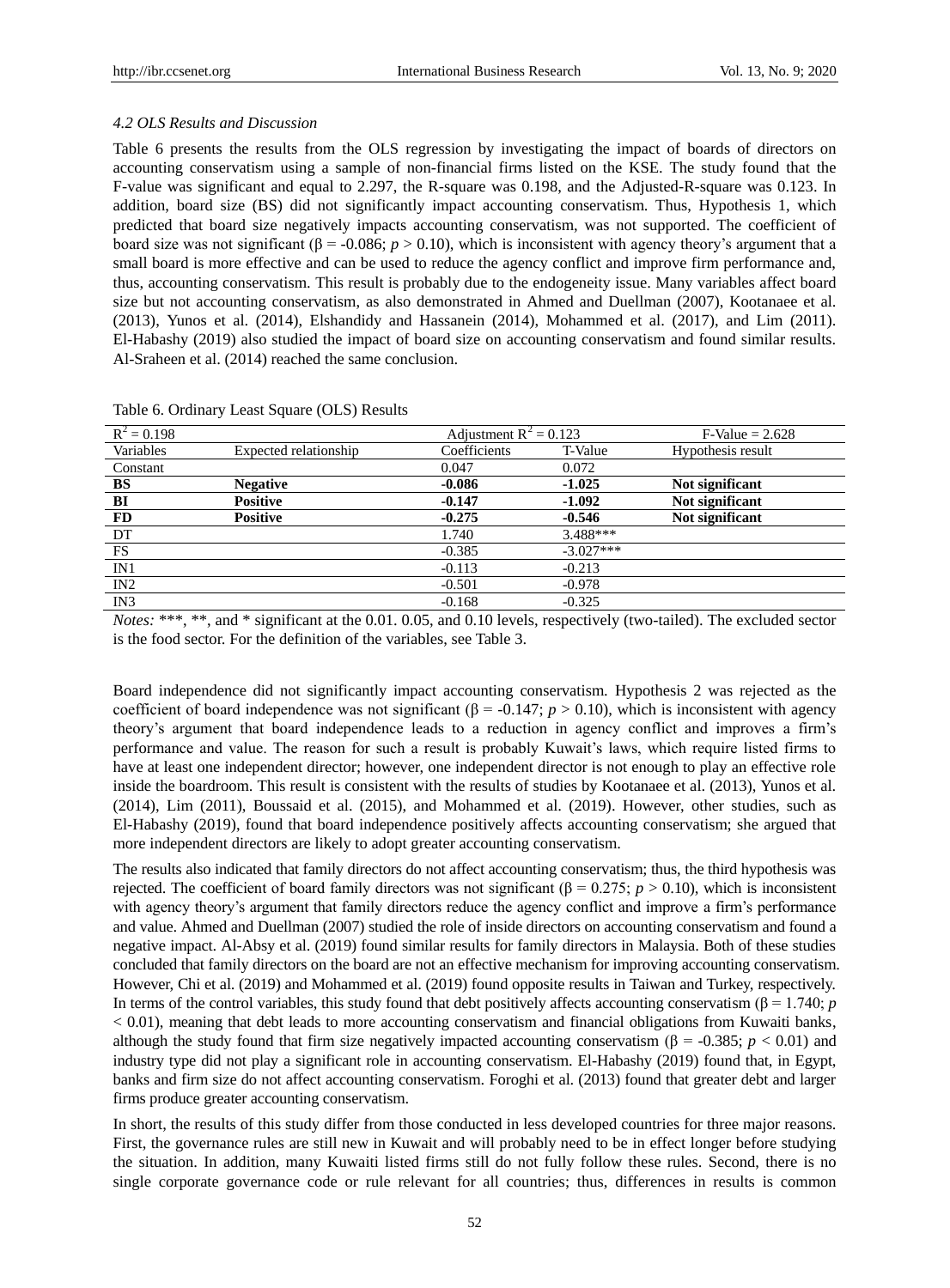because of the different rules, ownership structures, legal systems, shareholders' protections, and cultures. Third, the issue of endogeneity could impact the findings of this study. The endogeneity issue refers to the interrelationship among board variables. Thus, finding that board variables do not work effectively in terms of accounting conservatism does not necessarily mean that agency theory is not applicable in Kuwait.

#### **5. Conclusion**

This study investigated the impact of a board of directors on accounting conservatism. It used three board variables (board size, board independence, and family directors), and the study results indicated that none of the board variables affected accounting conservatism. However, debt positively impacted accounting conservatism while firm size negatively impacted it. The findings may shed new light related to corporate governance on the board variables in listed firms through the relationship between the board of directors and accounting conservatism. The results may also contribute to current corporate governance studies by providing a new data set from boards of directors in Kuwait's listed firms. For listed firms and investors, this study highlighted the importance of accounting conservatism and what factors improve this figure.

For academics, the results of this study have highlighted that the possible impact of board variables on accounting conservatism found in previous studies probably stemmed from the fact that they used many omitted variables, more sample years, or an econometrics testing technique. The current study found no empirical relationship between all of the board variables and accounting conservatism for the sample of non-financial listed firms at the end of 2019. Thus, further studies could examine this relationship in more detail by including more variables, such as ownership concentration and board diversity, or by increasing the sample size to three years (e.g., from 2019 to 2021) and compare their results with the situation before 2017. Such panel data will give researchers more opportunity to examine the impact of boards of directors on accounting conservatism more deeply because, before 2017, there were no governance rules in Kuwait, and many listed firms delayed following these rules until 2019. Thus, using time periods prior to 2019 will be not relevant. Researchers can also use unconditional conservatism instead of conditional conservatism to examine the relationship between boards of directors and accounting conservatism. Finally, this study ignored the issues of endogeneity stemming from the relationship among board variables. Thus, researchers can conduct further research by considering the problem of endogeneity.

#### **References**

- Abdul-Malik, A. (2017). Investigating the relationship between corporate governance principles and accounting conservatism for companies listed on Saudi Stock Exchange. *European Journal of Accounting, Auditing, and Finance Research, 5*(9), 10-30.
- Abdul-Manaf, H., Amran, M., & Zainol-Abidin, A. (2014). Board size and accounting conservatism of Malaysian listed firms. *Australian Journal of Basic and Applied Sciences, 8*(23), 207-211.
- Ahmed, A., & Duellman, S. (2007). Accounting conservatism and board of directors' characteristics: an empirical analysis. *Journal of Accounting and Economics, 43*(2), 411-437. https://doi.org/10.1016/j.jacceco.2007.01.005
- Ahmed, K., & Henry, D. (2012). Accounting conservatism and voluntary corporate governance mechanisms by Australian firms. *Accounting & Finance, 52*(3), 631-662. https://doi.org/10.1111/j.1467-629X.2011.00410.x
- Al-Absy, M., Ismail, K., & Chandren, S. (2019). Corporate governance mechanisms and family directives: aggressive or conservatism in Earning management? *Academy of Accounting and Financial Studies Journal, 23*(1), 1-9.
- Al-Shammria, B., & Al-Sultan, W. (2009). Corporate governance and corporate performance: evidence from Kuwait. *Corporate Ownership & Control, 7*(1-3), 334-349. https://doi.org/10.22495/cocv7i1c3p1
- Al-Sraheen, D., Fadzil, F., & Ismail, S. (2014). Does corporate government matter? Evidence from accounting conservatism practice among Jordanian listed firms. *International Journal of Learning & Development, 4*(4), 64-80. https://doi.org/10.5296/ijld.v4i4.6507
- Basu, S. (1997). The conservatism principle and the asymmetric timeliness of earning. *Journal of Accounting and Economics, 24*, 3-37. https://doi.org/10.1016/S0165-4101(97)00014-1
- Bliss, J. (1924). *Management through accounts.* The Ronald Press Co.
- Boussaid, N., Hamza, T., & Sougne, D. (2015). Corporate governance attributes and conditional accounting conservatism: Evidence from French Firms. *The Journal of Applied Business Research, 31*(3), 871-890. https://doi.org/10.19030/jabr.v31i3.9224
- Brooks, C. (2014). *Introductory econometrics for finance.* Cambridge University Press.